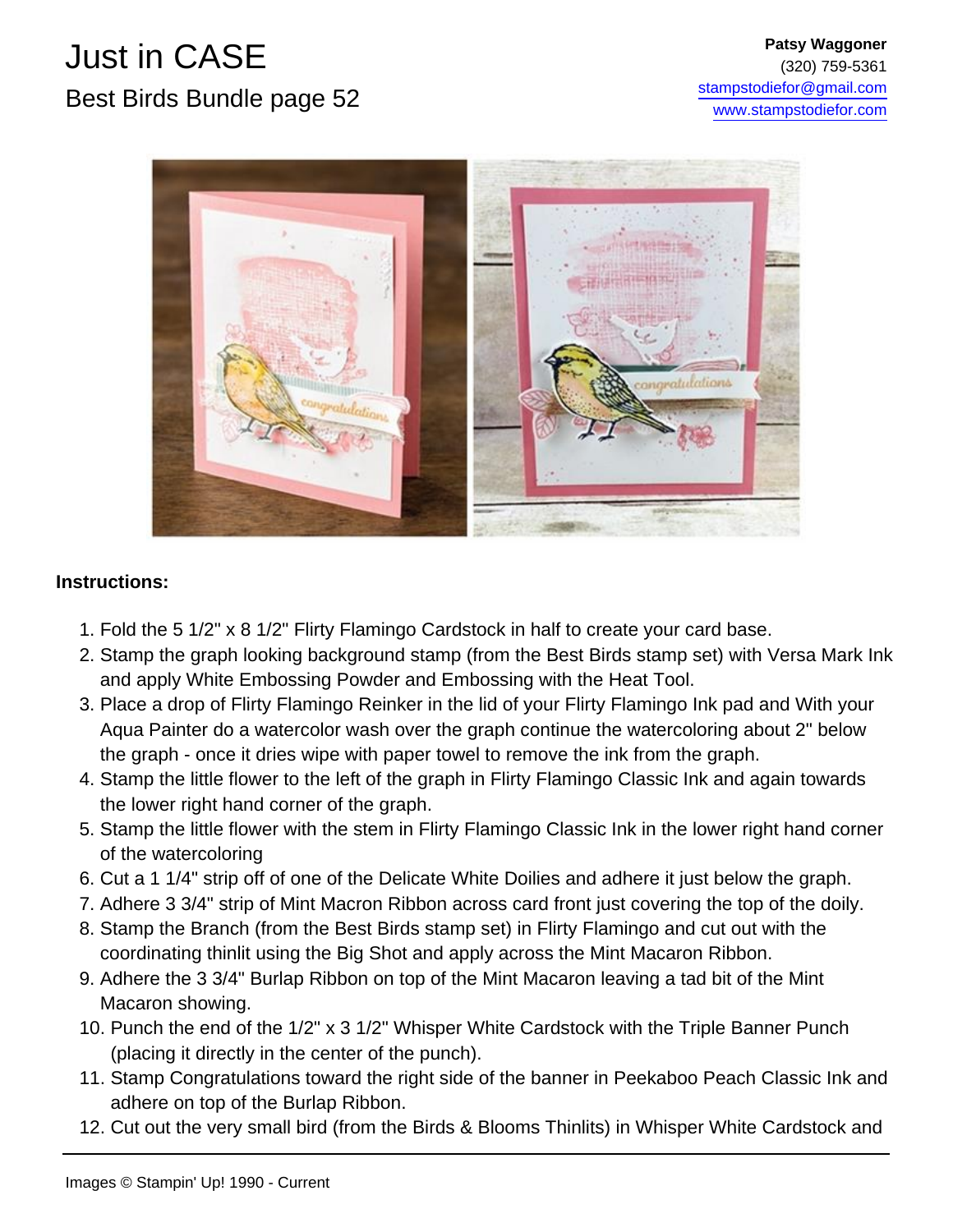adhere to the top of the Mint Macaron Ribbon towards the right side of the graph.

- 13. Stamp the larger bird that faces left in Basic Black Archival Ink and water color with Daffodil Delight, Flirty Flamingo & Peekaboo Peach reinkers and Aqua Painter.
- 14. Cut the large bird out with the coordinating framelit (from the Birds & Blooms Thinlits) and adhere to the left side of the banner with Dimensionals.
- 15. Enjoy!



[Best Birds Photopolymer Stamp Set - 141525](http://www.stampinup.com/ECWeb/ProductDetails.aspx?productID=141525&dbwsdemoid=15489)

Price: \$21.00



[Best Birds Photopolymer Bundle - 142315](http://www.stampinup.com/ECWeb/ProductDetails.aspx?productID=142315&dbwsdemoid=15489)

Price: \$43.00



[Flirty Flamingo 8-1/2" X 11" Cardstock - 141416](http://www.stampinup.com/ECWeb/ProductDetails.aspx?productID=141416&dbwsdemoid=15489)

Price: \$8.00



[Whisper White 8-1/2" X 11" Cardstock - 100730](http://www.stampinup.com/ECWeb/ProductDetails.aspx?productID=100730&dbwsdemoid=15489)

Price: \$9.00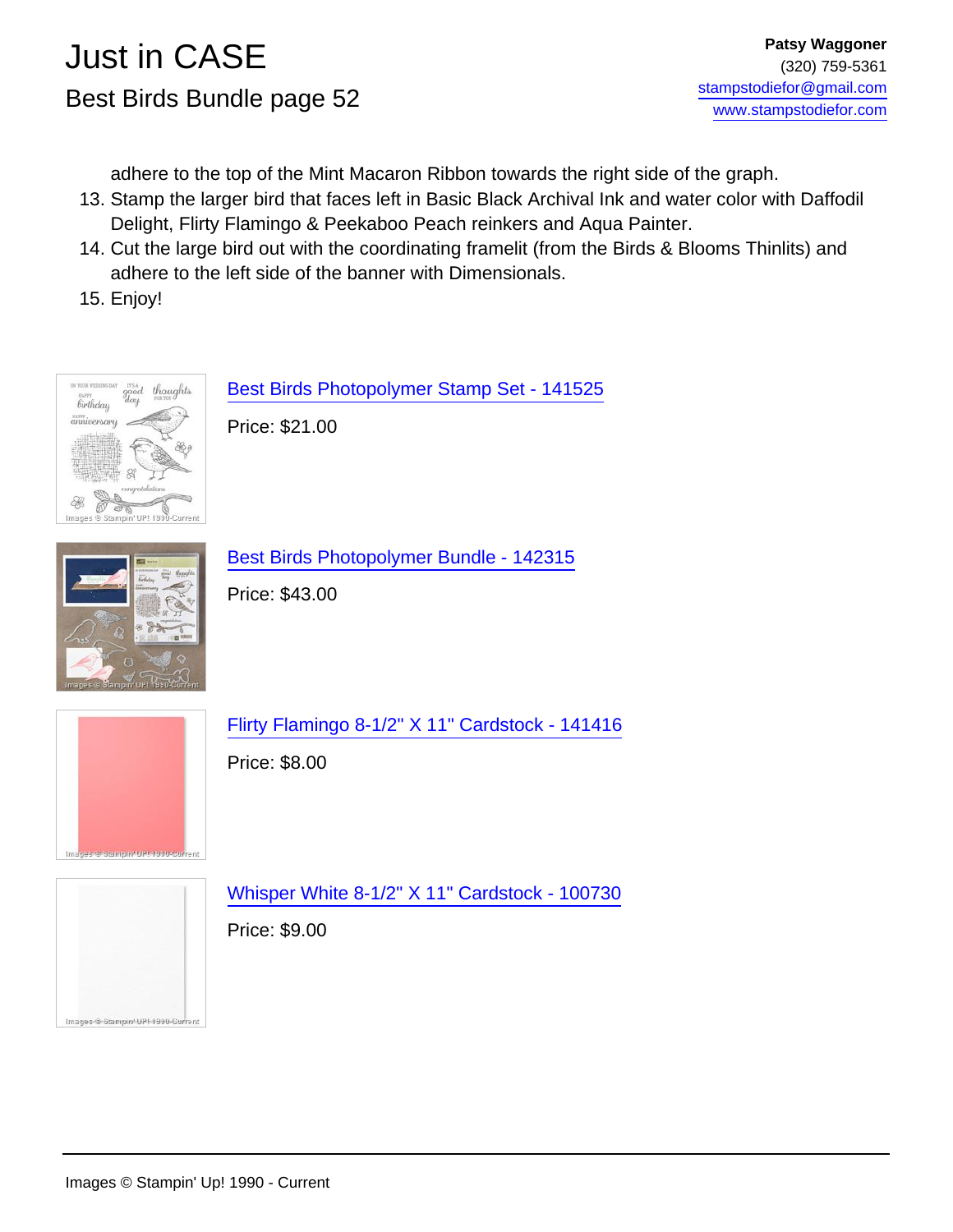

[Basic Black Archival Stampin' Pad - 140931](http://www.stampinup.com/ECWeb/ProductDetails.aspx?productID=140931&dbwsdemoid=15489)

Price: \$7.00



[Flirty Flamingo Classic Stampin' Pad - 141397](http://www.stampinup.com/ECWeb/ProductDetails.aspx?productID=141397&dbwsdemoid=15489)

Price: \$6.50

Images © Stampin' UP! 1990-Current



[Flirty Flamingo Classic Stampin' Ink Refill - 141402](http://www.stampinup.com/ECWeb/ProductDetails.aspx?productID=141402&dbwsdemoid=15489)

Price: \$3.25



Images ® Stampin' UP! 1990-Current

[Peekaboo Peach Classic Stampin' Pad - 141398](http://www.stampinup.com/ECWeb/ProductDetails.aspx?productID=141398&dbwsdemoid=15489)

Price: \$6.50

[Peekaboo Peach Classic Stampin' Ink Refill - 141403](http://www.stampinup.com/ECWeb/ProductDetails.aspx?productID=141403&dbwsdemoid=15489)

Price: \$3.25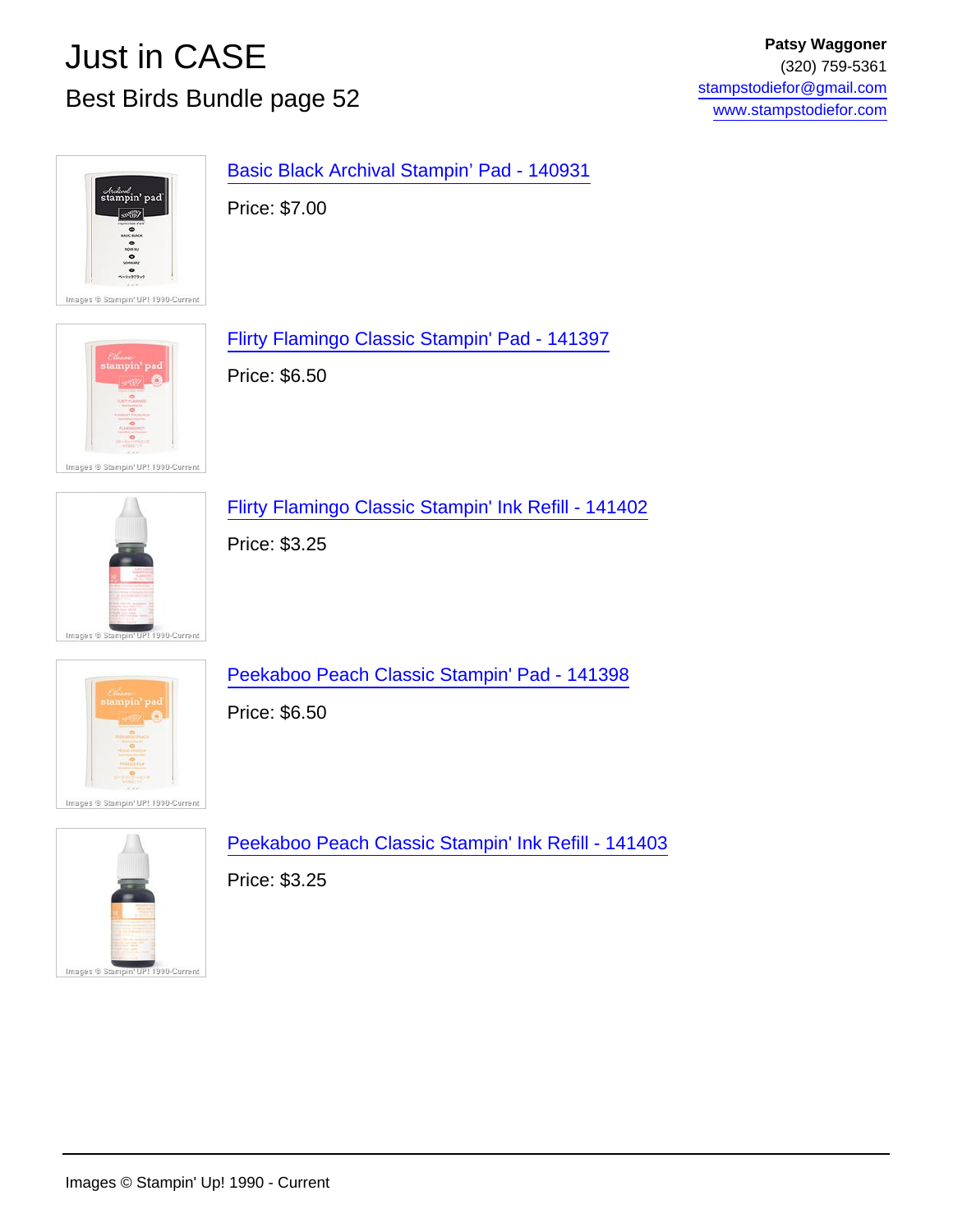

[Daffodil Delight Classic Stampin' Pad - 126944](http://www.stampinup.com/ECWeb/ProductDetails.aspx?productID=126944&dbwsdemoid=15489)

Price: \$6.50



[Daffodil Delight Classic Stampin' Ink Refill - 119672](http://www.stampinup.com/ECWeb/ProductDetails.aspx?productID=119672&dbwsdemoid=15489)

Price: \$3.25



[Aqua Painters - 103954](http://www.stampinup.com/ECWeb/ProductDetails.aspx?productID=103954&dbwsdemoid=15489)

Price: \$17.00

[Big Shot - 113439](http://www.stampinup.com/ECWeb/ProductDetails.aspx?productID=113439&dbwsdemoid=15489)

Price: \$110.00



ages © Stampin' UP! 1990-Current



[Birds & Blooms Thinlits Dies - 141477](http://www.stampinup.com/ECWeb/ProductDetails.aspx?productID=141477&dbwsdemoid=15489)

Price: \$27.00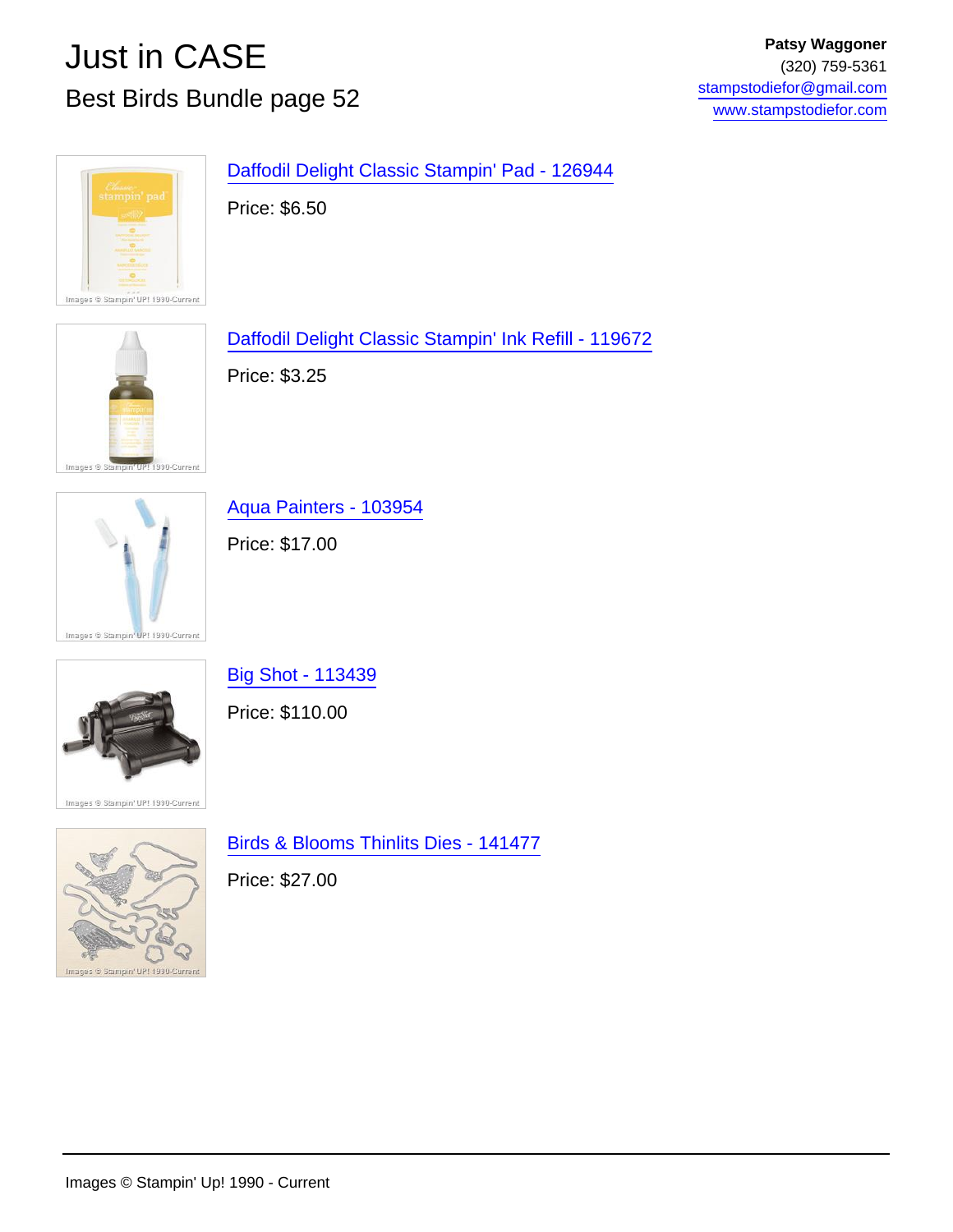

[Mint Macaron 3/8" \(1 Cm\) Sheer Linen Ribbon - 141656](http://www.stampinup.com/ECWeb/ProductDetails.aspx?productID=141656&dbwsdemoid=15489)

Price: \$7.00



[5/8" \(1.6 Cm\) Burlap Ribbon - 141487](http://www.stampinup.com/ECWeb/ProductDetails.aspx?productID=141487&dbwsdemoid=15489) Price: \$7.00



[Delicate White Doilies - 141701](http://www.stampinup.com/ECWeb/ProductDetails.aspx?productID=141701&dbwsdemoid=15489)

Price: \$3.00



Images ® Stampin' UP! 1990-Current

[Mini Glue Dots - 103683](http://www.stampinup.com/ECWeb/ProductDetails.aspx?productID=103683&dbwsdemoid=15489)

Price: \$5.25

[Stampin' Dimensionals - 104430](http://www.stampinup.com/ECWeb/ProductDetails.aspx?productID=104430&dbwsdemoid=15489)

Price: \$4.00